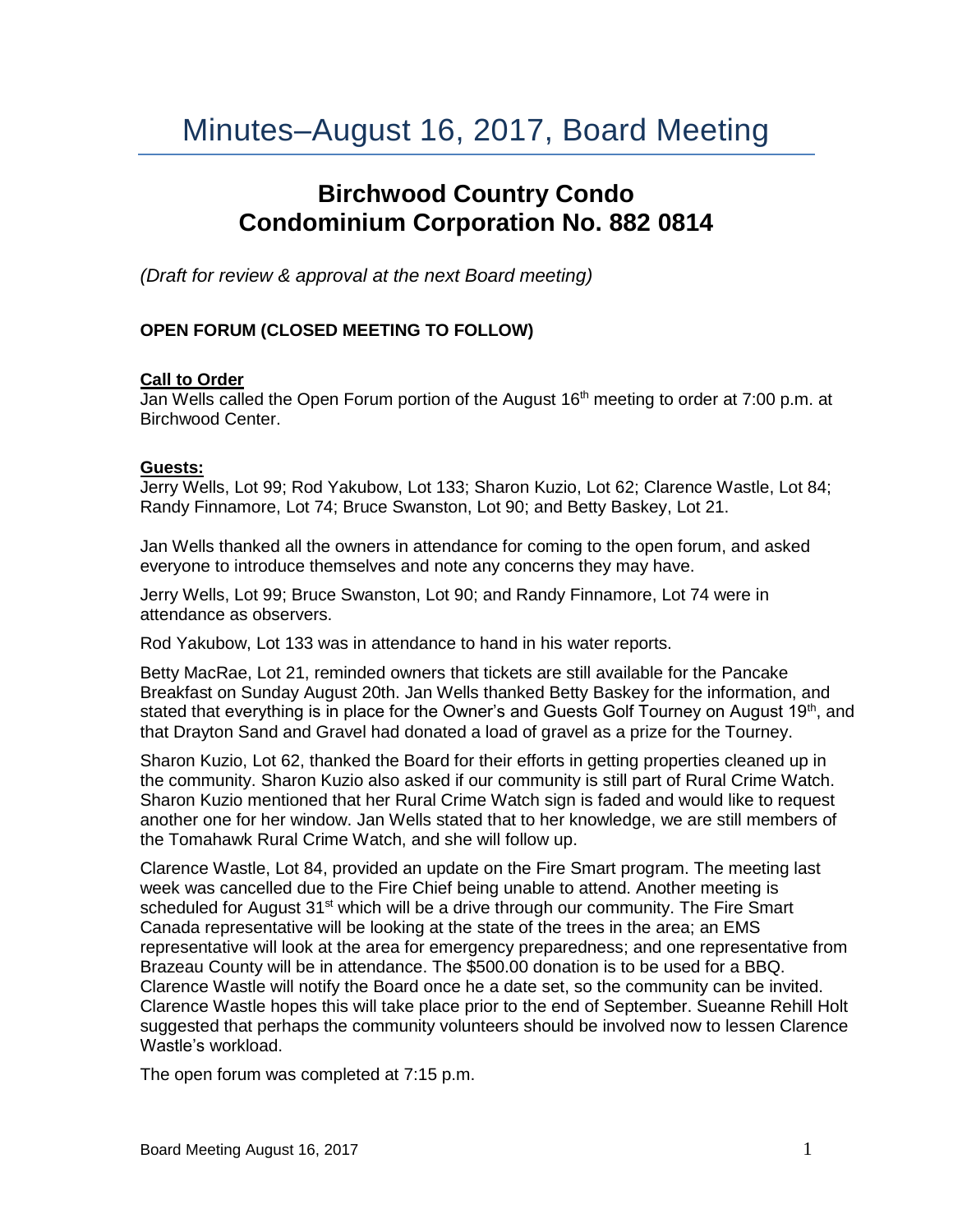# **BOARD PORTION OF MEETING**

Jan Wells called the Board portion of the meeting to order at 7:20 p.m.

#### **Water Report**

Rod Yakubow handed in the July 2017 water reports including water usage for filing. Water usage for Aspen Grove was 34,076 gallons, Cedar Glen was 34,775 gallons, and Willow Ridge was 191,594 gallons for a total of 260,446 gallons. Total chlorine used was 21.5 gallons.

Rod Yakubow received a request from the Alberta Government regarding a new test that is now required to be completed quarterly. The water test has been completed and the next test is to be completed in November. There will be an invoice coming in the next week or so for payment. Rod Yakubow also informed the Board that there is a problem with shutting down the CC Value on Lot 71. The Board would like to see this replaced before winter. Paul Mah will work with Rod Yakubow on this issue while the work is currently taking place on ditches and culverts. Sueanne Rehill Holt commended Rod Yakubow for the excellent job he did with the Water Safety Plan.

#### **Site Services**

Bruce Swanston was in attendance but didn't prepare a monthly report. Bruce Swanston stated that the line location should be completed on Thursday & ditching can start. Darren Kmyta will be providing the ditching in the community and it will begin as soon as the line locating is complete. The tree trimming phase 1 has been completed and Bruce Swanston has received a quote for phase 2 and 3. There was a concern regarding the height of the trees left near the garbage bin. Paul Mah explained to the Board that the trees were left at this height to deter vehicles from driving through this area. Bev Baltesson asked Bruce Swanston about the costs associated with replacing the security gate. Bruce Swanston has built an additional gate to have one on hand, and stated that the cost of the material, including paint, was approximately \$150.00 per gate. Bev Baltesson will contact the owner who damaged the gate, about reimbursement for the cost of replacing the gate.

**Roll Call of Members**: Jan Wells; Don Welsh; Sueanne Rehill Holt; Lana Southorn; Paul Mah; Bev Baltesson; and, Crystal Heck, (Accountant/Recording Secretary). Regrets: Glenn Gallant

Don Welsh tendered his resignation from the Board effective immediately. Sueanne Rehill Holt moved that his resignation be accepted with regret and with appreciation for all his hard work during his time on the Board. Paul Mah seconded the motion, carried unanimously. Jan Wells, on behalf of the Board and owners, thanked Don Welsh for his service and stated that Don Welsh will be missed, and extended best wishes in the future. Sueanne Rehill Holt moved that Jan Wells step in and perform the president's duties going forward. Lana Southorn seconded the motion, carried unanimously.

#### **Approval of the July 19, 2017 Minutes**

Minutes of the July 19, 2017 meeting minutes were previously circulated. Paul Mah requested the meeting minutes be amended as follows:

Page 4, item 1; west should be changed EAST; i.e.

"The concern is that the roots of the trees EAST of the property are exposed and in a strong wind storm could topple onto her roof as well as block the entrance." AND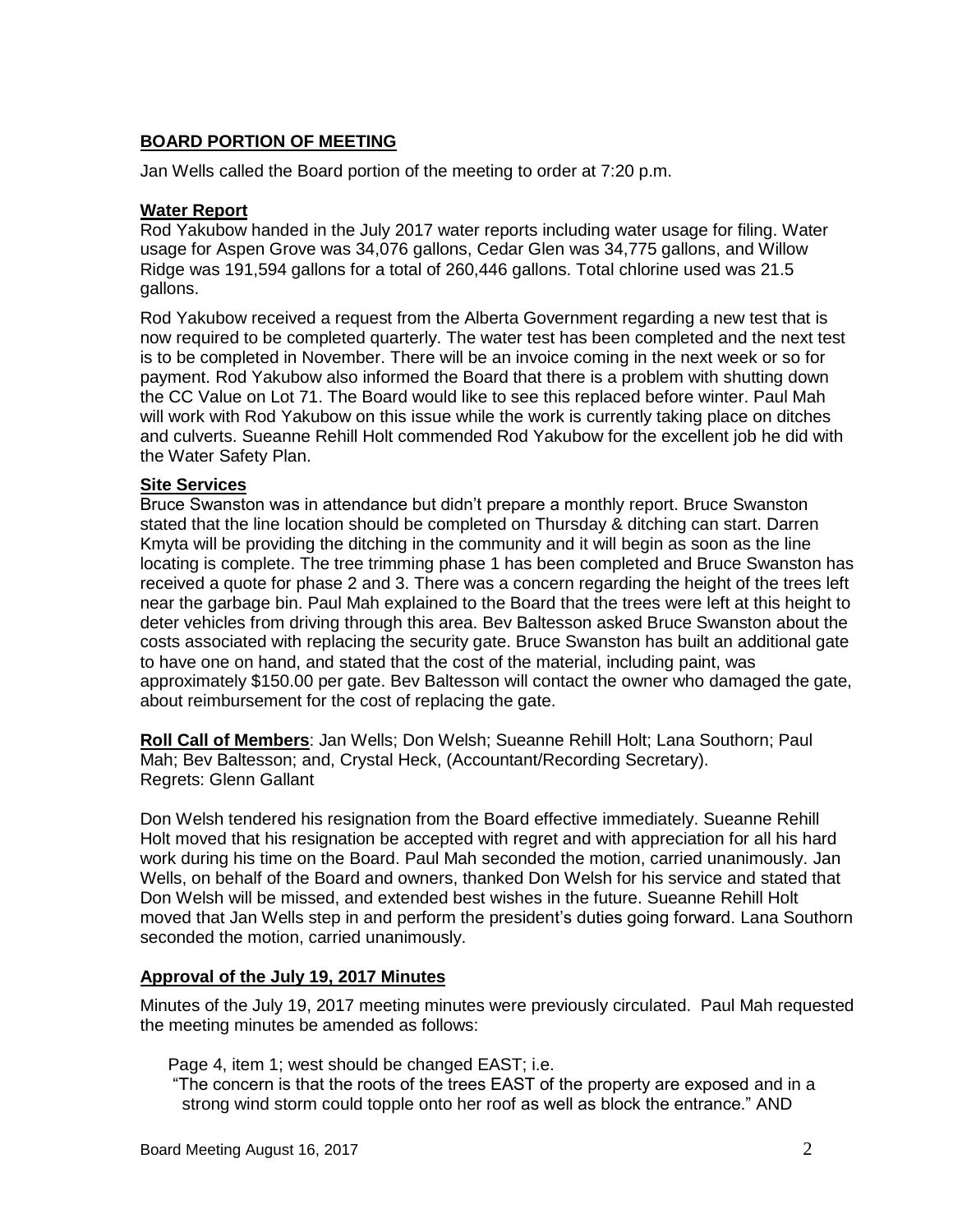"Paul Mah will follow up to determine who owns the area to the EAST of the entrance". Bev Baltesson moved that the minutes be accepted as amended. Paul Mah seconded the motion, carried unanimously.

Sueanne Rehill Holt expressed concern regarding the comment at the July 19<sup>th</sup> meeting regarding reserve funds being used for large expenditures without a special resolution. Sueanne Rehill Holt stated that she and Jan Wells had investigated this issue prior to designating reserve funds to cover the expenditure for the water repairs that occurred last winter, and felt it is important to provide clarification on this matter, specifically as outlined in the Condominium Act as follows:

#### **Reserve fund**

#### Section 38

(1) A corporation shall, subject to the regulations, establish and maintain a capital replacement fund to be used to provide sufficient funds that can reasonably be expected to provide for major repairs and replacement of

(b) the common property

where the repair or replacement is of a nature that does not normally occur annually

#### **As opposed to:**

Section 38 (1.1**)**

(2) Notwithstanding subsection (1), funds shall not be taken from a capital replacement fund for the purpose of making capital improvements unless

(a) the removal of funds for that purpose is authorized by a special resolution.

# **Financial Report**

Crystal Heck handed out copies of the June 2017 financial reports as well as a July 2017 draft copy to show how the new format will be for the current year to June 2018. Reminders will be sent out to the owners that haven't paid for July and August to date. Crystal Heck will include in the letter a note stating that the new process to announce the new condo fees will always be included in the AGM package.

Bev Baltesson gave an update on the cheques received: 88 lots have prepaid with discounts, 9 lots paid the semi-annual, 12 lots paid with monthly cheques, 2 lots paid for full year and 16 lots gave partial payments. Bev Baltesson gave Lot 52 a new owner welcome package, Lot 148 has a new owner but it is an existing owner, and Lot 121 have new tenants. Bev Baltesson has been in contact with the owners to request that they provide their tenants with a copy of the Rules and Regulations and By-Laws...

Bev Baltesson also went to the Brazeau County office to check the list of the properties that are currently in arrears with property taxes. Currently there are two Birchwood lots in tax arrears.

# **Site services**

Glenn Gallant was unable to attend the meeting. Paul Mah reported that weekly site services inspections are continuing, and stated that of the thirty-two non-compliance letters sent out to owners, twenty-eight resolutions have been made and the remaining four will be escalated to the next level. The four safety signs (one speed sign and three golf cart awareness signs)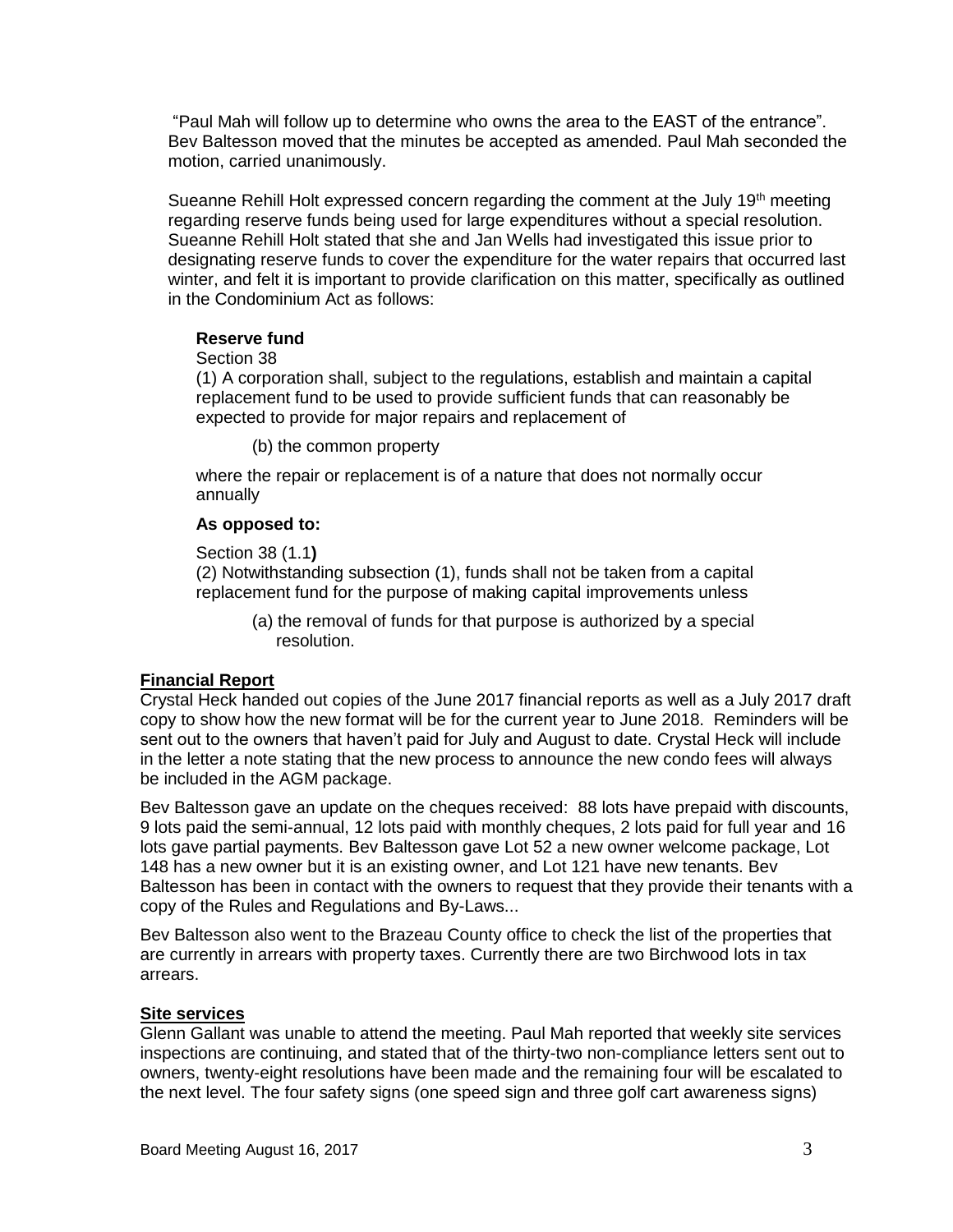have been installed in the community. Paul Mah, Glenn Gallant, and Bruce Swanston have been preparing for the work to begin on the ditches and culvert replacement. Line location will be complete by the end of this week and the required culverts have been purchased and are on site. Bob Graham has completed some of the tree removal in the community. There was some discussion regarding the areas where the Board feels tree removal is necessary, and what areas can wait till next year.

Paul Mah will follow up with Bruce Swanston to schedule bridge cleaning and repairs as noted in the reserve fund study.

### **Secretarial**

Lana Southorn will prepare a few more welcome packages.

#### **Brazeau County Liaison**

Sueanne Rehill Holt was unable to attend the meeting but went through the meeting minutes and reported that the August 15 meeting suggested that the sewage expansion project is approximately 5% completed.

# **Old Business**

#### **Action items as per list**

- Culverts and ditches this work will begin soon. Paul Mah provided Board members with a map showing the areas where work will be done. There is no cost estimate available to date other than the cost of the culverts. Sueanne Rehill Holt has some concerns about the maintenance of the culverts. She feels that there should be a policy in place regarding the quality of culverts and placement allowed in the community. There was some discussion regarding a culvert that was installed by the owners without Board approval and does not meet standards. Jan Wells and Bev Baltesson will contact the owner with the option of replacing the culvert at a cost to the owner, or removal of the culvert.
- Electrical boxes Bruce Swanston has completed the painting and installation will begin shortly.
- Contract Review Committee currently being worked on and should be completed shortly.
- WCB coverage requirements Sueanne Rehill Holt has some concerns regarding the WCB coverage and if the Board should be carrying it for their contractors. Sueanne Rehill Holt will investigate this and report back to the Board.
- Lot 11 Jan Wells contacted the RCMP to determine if the Board could enter the property in order to do some clean-up. With the approval of the RCMP, Jan Wells and Paul Mah completed a wellness inspection of the property. Paul Mah contacted an individual who would be interested in cleaning up this property, as well as any lots that need to be cleaned up, at a reasonable hourly charge. The property was recently taken over by a management company and it was discussed that the Board would contact the property management company regarding this property, as well as the other three properties currently managed by the management company, in order to have the properties cleaned up. It is believed that the property management company will supply a contractor to carry out the clean up or they will advise the Board to proceed with our own contractor.
- Exova additional water testing completed as per report from Rod Yakubow.
- Emergency contact signs at Center and front gate these have been purchased and are currently on site. Jan Wells will ask Jerry Wells to install them as soon as possible.